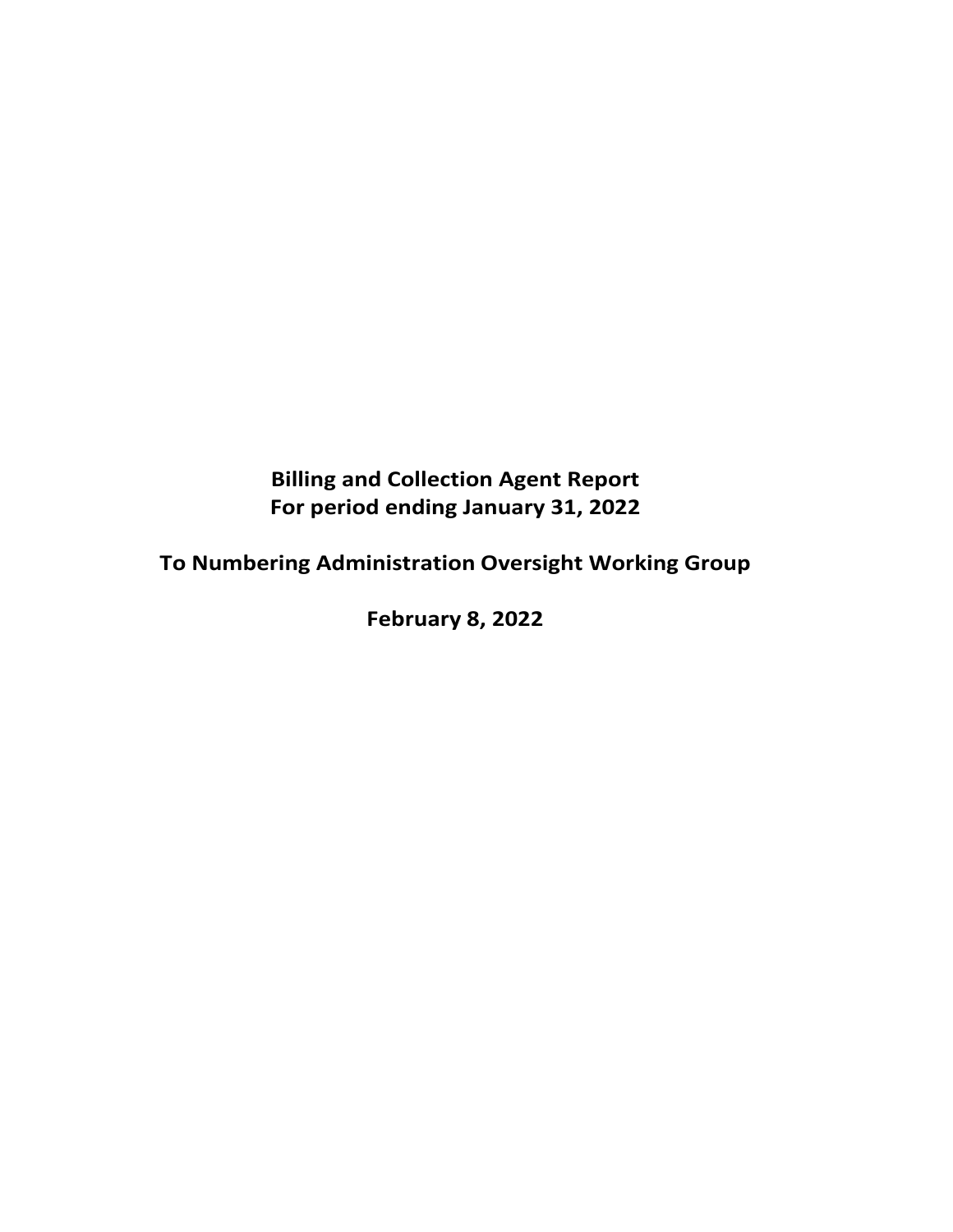## **NANPA FUND STATEMENT OF FINANCIAL POSITION January 31, 2022**

**Assets**

| Cash in bank - NANP<br>Cash in bank - RND        | \$<br>6,727,289<br>2,371,063 | \$<br>9,098,352 |
|--------------------------------------------------|------------------------------|-----------------|
| Receivables                                      |                              |                 |
| <b>Receivable from US Carriers</b>               | 37,430                       |                 |
| Refunds due back to US Carriers (see note below) | (34, 390)                    |                 |
| Receivable from Canada                           |                              |                 |
| Receivable from Caribbean countries              | 6,428                        |                 |
| Receivables forwarded to Treasury for collection | 99,653                       |                 |
| Allowance for uncollectible accounts             | (121,000)                    | (11,880)        |
| RND receivable                                   |                              | 1,716,134       |
| <b>Total assets</b>                              |                              | 10,802,607      |
| Less: Accrued liabilities                        |                              |                 |
| Welch LLP                                        | 28,400                       |                 |
| SOMOS - NANPA & Pooling                          | 578,778                      |                 |
| Data Collection Agent - USAC                     | 6,500                        | (613, 678)      |
| RND fees repayable to carriers                   |                              | (4,091,675)     |
|                                                  |                              |                 |
| <b>Fund balance</b>                              |                              | 6,097,254       |
|                                                  |                              |                 |

There are credit balances of \$34,391 included in the accounts receivable balance. The balance is mainly due to credit balances that either cannot be refunded because the carriers are in Red Light status or or there is an overpayment on the account.

The RND fees repayable to carriers represents amounts invoiced to carriers since September 2020 net of amounts refunded.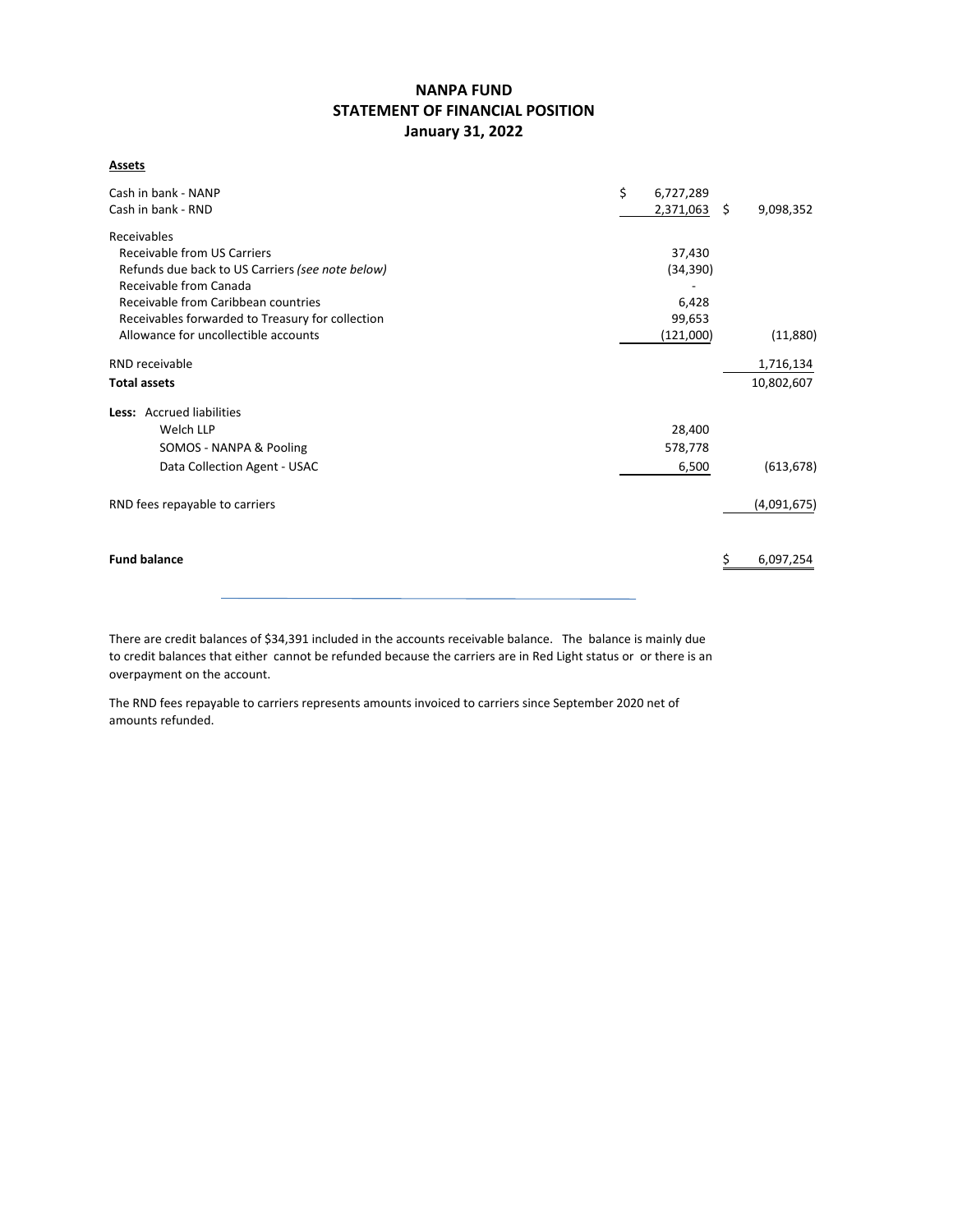#### **NANP FUND STATEMENT OF CHANGES IN FUND BALANCE OCTOBER 2021 TO SEPTEMBER 2022**

|                                                                            |            | <b>Actual</b>                       |                                     |                                     |                                     |                                     |                                     |                                     |                                     | <b>Variance</b><br>between          |                                     |                                   |                                  |                                  |                        |                                                             |
|----------------------------------------------------------------------------|------------|-------------------------------------|-------------------------------------|-------------------------------------|-------------------------------------|-------------------------------------|-------------------------------------|-------------------------------------|-------------------------------------|-------------------------------------|-------------------------------------|-----------------------------------|----------------------------------|----------------------------------|------------------------|-------------------------------------------------------------|
|                                                                            |            | Oct-21                              | <b>Nov-21</b>                       | <b>Dec-21</b>                       | Jan-22                              | Feb-22                              | Mar-22                              | Apr-22                              | <b>May-22</b>                       | <b>Jun-22</b>                       | <b>Jul-22</b>                       | <b>Aug-22</b>                     | <b>Sep-22</b>                    | <b>Total</b>                     | <b>Budget</b>          | forecasted<br>results and<br>budget at<br><b>Sept 30/22</b> |
| Revenue<br><b>International Contributions</b><br>Canada                    | (1)        | 25,027                              | 12,513                              | 12,513                              | 12,513                              | 12,513                              | 12,513                              | 12,513                              | 12,513                              | 12,513                              | 12,513                              | 12,513                            | $\sim$                           | 150,157                          | 150,157                |                                                             |
| Caribbean countries<br><b>Total International Contributions</b>            | (1)        | 29,043<br>54,070                    | $\sim$<br>12,513                    | $\sim$<br>12,513                    | $\sim$<br>12,513                    | 12,513                              | 12,513                              | 12,513                              | 12,513                              | 12,513                              | 12,513                              | 12,513                            | $\sim$<br>$\sim$                 | 29,043<br>179,200                | 29,043<br>179,200      |                                                             |
| Domestic Contributions - US carriers                                       | (1)        | 5,040,124                           | 70                                  | 3,766                               | (3,992)                             |                                     |                                     |                                     |                                     |                                     |                                     |                                   |                                  | 5,039,968                        | 4,963,718              | 76,250                                                      |
| Late filing fees for Form 499A                                             | (2)        | 500                                 | 4,600                               | 6,500                               | (600)                               |                                     |                                     |                                     |                                     |                                     |                                     |                                   | 80,000                           | 91,000                           | 80,000                 | 11,000                                                      |
| Interest income                                                            | (3)        | 1,289                               | 1,252                               | 1,172                               | 1,129                               | 1,250                               | 1,250                               | 1,250                               | 1,250                               | 1,250                               | 1,250                               | 1,250                             | 1,250                            | 14,842                           | 15,000                 | (158)                                                       |
| <b>Total revenue</b>                                                       |            | 5,095,983                           | 18,435                              | 23,951                              | 9,050                               | 13,763                              | 13,763                              | 13,763                              | 13,763                              | 13,763                              | 13,763                              | 13,763                            | 81,250                           | 5,325,010                        | 5,237,918              | 87,092                                                      |
| <b>Expenses</b><br>NANPA and Pooling Administration                        | (4)        | 578,778                             | 578,778                             | 584,429                             | 578,778                             | 581,695                             | 581,695                             | 581,695                             | 581,695                             | 581,694                             | 581,694                             | 581,694                           | 581,694                          | 6,974,319                        | 6,980,336              | 6,017                                                       |
| <b>Billing and Collection</b><br>Welch LLP<br><b>Data Collection Agent</b> | (5)<br>(6) | 28,400<br>6,401                     | 28,400<br>6,574                     | 28,400<br>6,426                     | 28,400<br>6,556                     | 28,400<br>6,500                     | 28,400<br>6,500                     | 28,400<br>6,500                     | 28,400<br>6,500                     | 28,400<br>6,500                     | 28,400<br>6,500                     | 28,400<br>6,500                   | 28,400<br>6,500                  | 340,800<br>77,957                | 340,800<br>78,000      | 43                                                          |
| <b>Annual Operations Audit</b>                                             | (7)        | $\sim$                              | $\sim$                              | 51,500                              | $\sim$                              | $\sim$                              | $\sim$                              | $\sim$                              | $\sim$                              | $\sim$                              | $\sim$                              |                                   | $\sim$                           | 51,500                           | 51,000                 | (500)                                                       |
| <b>Bank Charges</b>                                                        | (8)        | 3,597                               | 5,896                               | 2,801                               | 2,668                               | 3,333                               | 3,333                               | 3,333                               | 3,333                               | 3,333                               | 3,333                               | 3,333                             | 3,333                            | 41,626                           | 40,000                 | (1,626)                                                     |
| <b>Carrier Audits</b>                                                      | (9)        | $\overline{\phantom{a}}$            |                                     | $\sim$                              |                                     | 200,000                             |                                     |                                     |                                     |                                     |                                     |                                   | $\sim$                           | 200,000                          | 200,000                |                                                             |
| Bad debt expense (recovery)                                                | (10)       | 4,800                               | (4,800)                             | 3,177                               | 703                                 | $\sim$                              | $\overline{\phantom{a}}$            |                                     |                                     |                                     |                                     | $\sim$                            | 40,000                           | 43,880                           | 40,000                 | (3,880)                                                     |
| <b>Total expenses</b>                                                      |            | 621,976                             | 614,848                             | 676,733                             | 617,105                             | 819,928                             | 619,928                             | 619,928                             | 619,928                             | 619,927                             | 619,927                             | 619,927                           | 659,927                          | 7,730,082                        | 7,730,136              | 54                                                          |
| Net revenue (expenses)                                                     |            | 4,474,007                           | 596,413)                            | 652,782)                            | 608,055)                            | 806,165)                            | 606,165)                            | 606,165)                            | 606,165)                            | 606,164) (                          | 606,164)                            | 606,164)                          | 578,677)                         | 2,405,072                        | 2,492,218)             | 87,146                                                      |
| <b>Opening fund balance</b>                                                |            | 3,480,497                           | 7,954,504                           | 7,358,091                           | 6,705,309                           | 6,097,254                           | 5,291,089                           | 4,684,924                           | 4,078,759                           | 3,472,594                           | 2,866,430                           | 2,260,266                         | 1,654,102                        | 3,480,497                        | 3,492,218              | (11, 721)                                                   |
| <b>Closing fund balance</b>                                                |            | 7,954,504                           | 7,358,091                           | 6,705,309                           | 6,097,254                           | 5,291,089                           | 4,684,924                           | 4,078,759                           | 3,472,594                           | 2,866,430                           | 2,260,266                           | 1,654,102                         | 1,075,425                        | 1,075,425                        | 1,000,000              | 75,425                                                      |
| Fund balance makeup:<br>Contingency<br>Surplus (deficit)                   |            | 1,000,000<br>6,954,504<br>7,954,504 | 1,000,000<br>6,358,091<br>7,358,091 | 1,000,000<br>5,705,309<br>6,705,309 | 1,000,000<br>5,097,254<br>6,097,254 | 1,000,000<br>4,291,089<br>5,291,089 | 1,000,000<br>3,684,924<br>4,684,924 | 1,000,000<br>3,078,759<br>4,078,759 | 1,000,000<br>2,472,594<br>3,472,594 | 1,000,000<br>1,866,430<br>2,866,430 | 1,000,000<br>1,260,266<br>2,260,266 | 1,000,000<br>654,102<br>1,654,102 | 1,000,000<br>75,425<br>1,075,425 | 1,000,000<br>75,425<br>1,075,425 | 1,000,000<br>1,000,000 |                                                             |
|                                                                            |            |                                     |                                     |                                     |                                     |                                     |                                     |                                     |                                     |                                     |                                     |                                   |                                  |                                  |                        |                                                             |

**See Assumptions and Reconciliation to Budget on following page**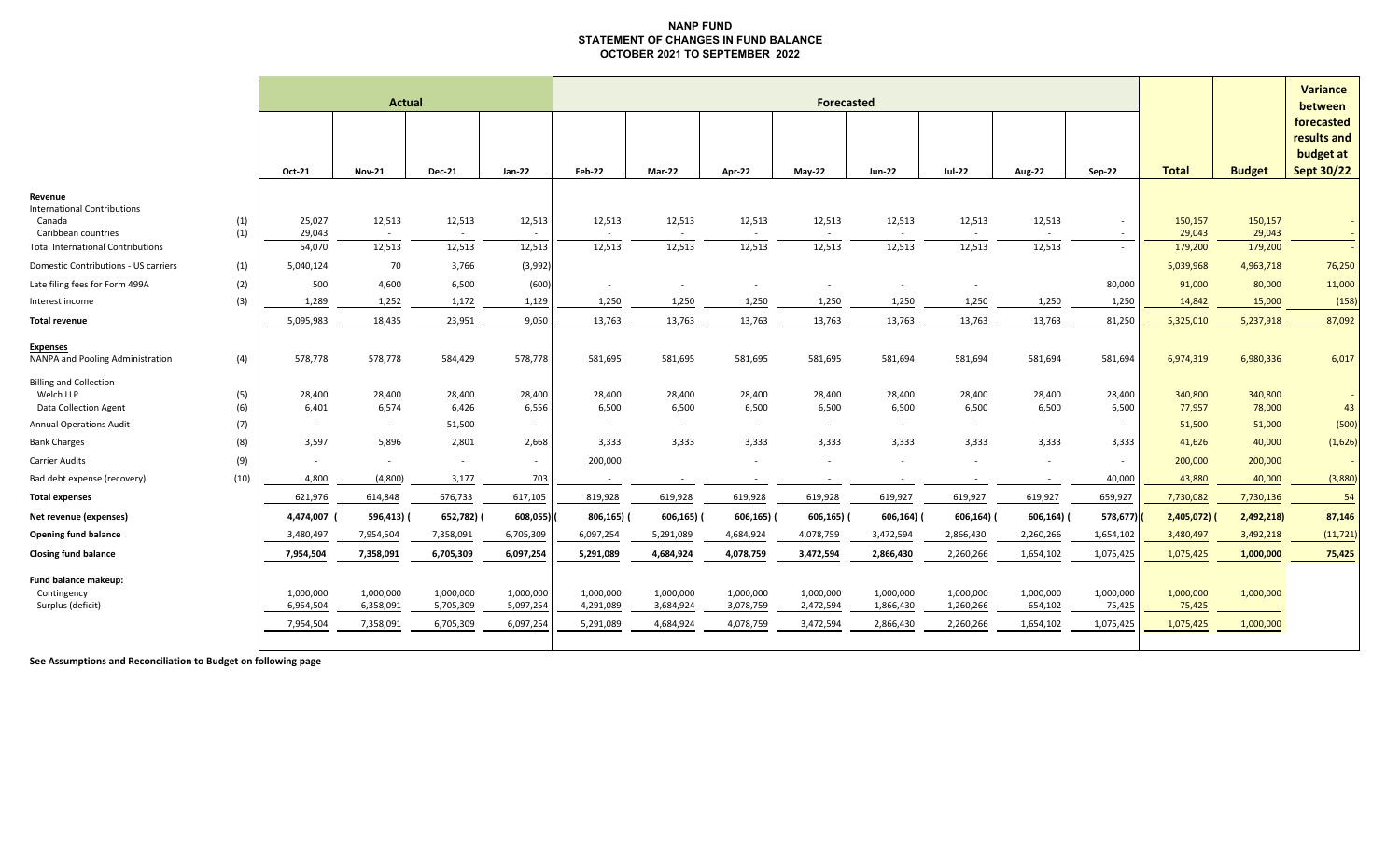## **NANP FUND STATEMENT OF CHANGES IN FUND BALANCE OCTOBER 2020 TO SEPTEMBER 2021**

## **Reconciliation of forecast to budget**

| Budgeted fund balance at September 30, 2022 - contingency         | \$1,000,000 |
|-------------------------------------------------------------------|-------------|
| Increase in opening fund balance between budget period and actual | (11, 721)   |
| Additional billings over estimate from budget                     | 76,250      |
| Late filing fees (reversal) for Form 499A                         | 11,000      |
| Interest earned - Variance between actual and budget              | (158)       |
| NANPA and Pooling - Variance between actual and budget            | 6,017       |
| Data Collection fees - Variance between actual and budget         | 43          |
| Annual operations audit - variance between actual and budget      | (500)       |
| Bad debts - Variance between actual and budget                    | (3,880)     |
| Carrier audits not performed                                      |             |
| Bank fees - Variance between actual and budget                    | (1,626)     |
|                                                                   |             |
| Forecasted fund balance at September 30, 2022                     | \$1,075,425 |

## **Assumptions:**

**(1)** The US carrier contributions for the period from October 2021 to September 2022 and the International contributions are based upon actual billings.

**(2)** These fees represent the \$100 late filing fee charged to those companies that do not file the Form 499A by the due date.

- **(3)** Interest income is based on actual amounts received.
- **(4)** The cost of NANPA and Pooling administration is based on the contract with Somos.
- **(5)** The cost of B&C Agent is based on the contract with Welch LLP
- **(6)** The expense for the Data Collection Agent is based on an allocation of costs by USAC.
- **(7)** The expense for the annual operations audit performed by Ernst & Young LLP is based on actual cost.
- **(8)** Bank fees are an expense to the Fund.
- **(9)** The budget allows \$200,000 for carrier audits.
- **(10)** The allowance covers all accounts considered potentially uncollectible at January 31, 2022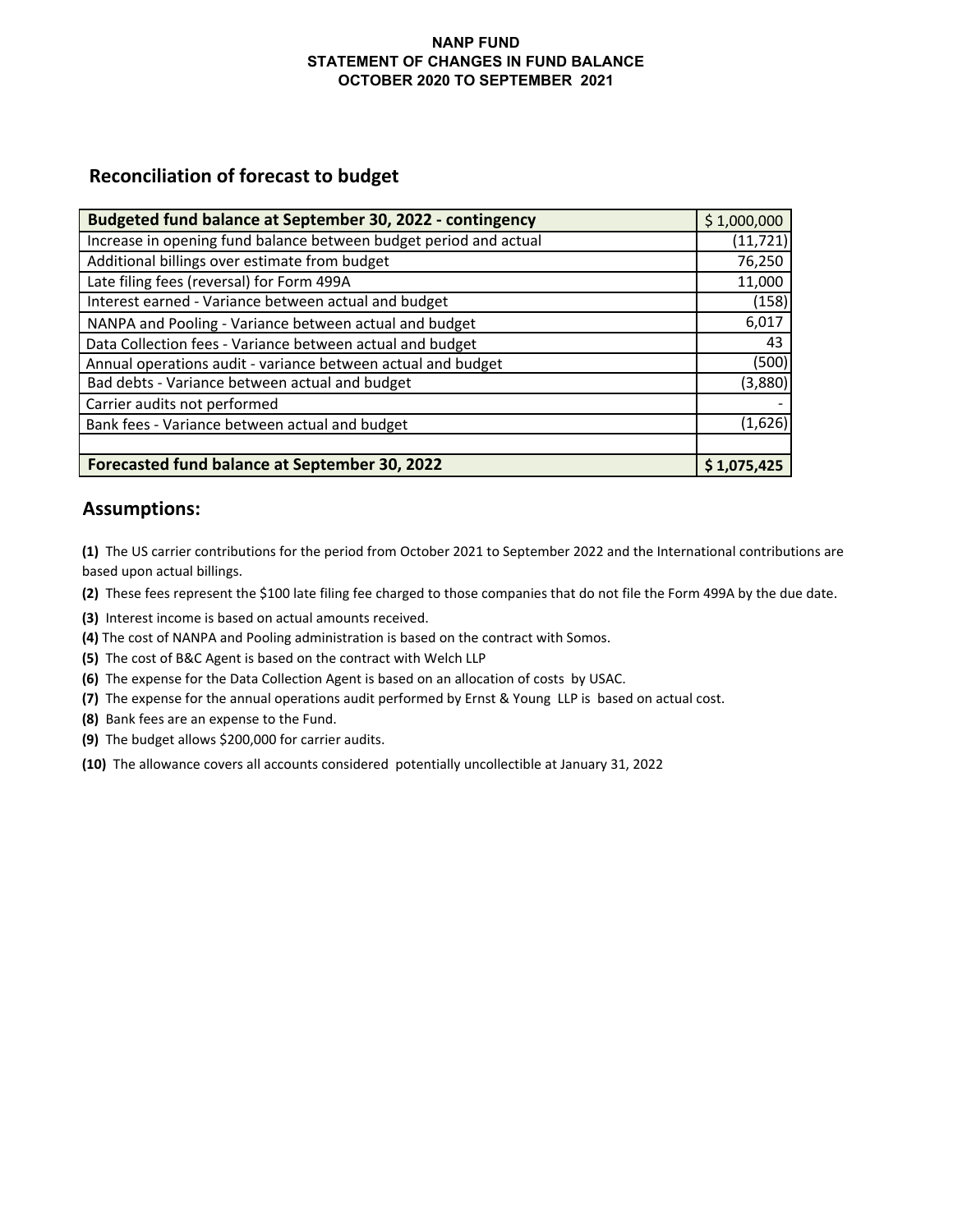## **Deliverables Report**

#### **Distributing invoices**

The invoices for carriers were emailed/mailed on January 12th. Payment is due February 1 $2^{\mathsf{h}}$ .

#### **Processing Payments**

Payment information from the lockbox service at Bank of America is downloaded on a daily basis. The deposit information is recorded daily.

#### **Late/Absent Payments**

Demand notices and statements of account were emailed/mailed on January 13<sup>th</sup> to all carriers with overdue balances. A total of 61 demand notices and statements of account were sent out. This is lower compared to prior month as all carriers with balances overdue from the September 2021 annual invoicing were sent to Treasury for collections on January 10 $^{\text{th}}$ .

#### **FCC Red Light Notices**

At a minimum, an updated red light report is posted to the FCC server for processing once a week. When required, additional updates are posted.

#### **Helpdesk Queries**

All queries are directed to a helpdesk voicemail inbox or email inbox. The details of the query are documented in an MS Access database including the date, Filer ID, nature of query, name of person making the request, who responded to the query and the resolution date. In January, 15 calls and 41 emails were received (Jan 2021 - 19 calls and 27 emails). Most queries are about requesting copies of invoices, how to make changes to their email billing address, notification about closing their business, asking what the invoice was for or asking how to make a payment and making payment by credit card or queries.

#### **Staffing**

All staff have been working remotely since March 15, 2020 due to Covid-19.

#### **Status of Contracts**

The Billing and Collection Agent contract was awarded to Welch LLP in April 2018. The contract is for a 5-year period from May 1, 2018 to April 30, 2023. A change order has been submitted for work related to administration of collection of fees for the Reassigned Numbers Database.

The NANPA, Pooling and RND administration contract was awarded in December 2020. It allowed for a 3-month transition and development period from Dec 1, 2020 to Feb 28, 2021 and a 57-month administration period from Mar 1, 2021 to Nov 30, 2025 and 3 oneyear extensions ending November 30, 2028.

#### **Status of Audits**

**FCC Audit:** The FCC and the auditors confirmed that they do not need anything from NANP this year since they are now reporting NANP as a disclosure entity in their footnotes instead of as a consolidated entity.

**Independent Audit:** The independent audit by Ernst & Young LLP of the financial statements and specified procedures was completed December 16th, 2021.

**PIIA:** The audit began November 18, 2021. Document requests will be submitted when requested.

## **Deliverable Reports Submission Dates**

Monthly SSF 224 report - report was prepared February 2, 2022 but not submitted. The FCC indicated that the report was not required **Quarterly Report on Fund Performance and Statement of Financial Positio**n - submitted January 6, 2022 **Quarterly Crosswalk reporting package** - submitted January 6, 2022 **Quarterly Treasury Report on Receivables** - submitted January 11, 2022 **December NAOWG report** - submitted January 6, 2022

#### **Accounts Receivable**

In January \$629.68 was received from Treasury for delinquents debts collected. This represents payments from 3 companies.